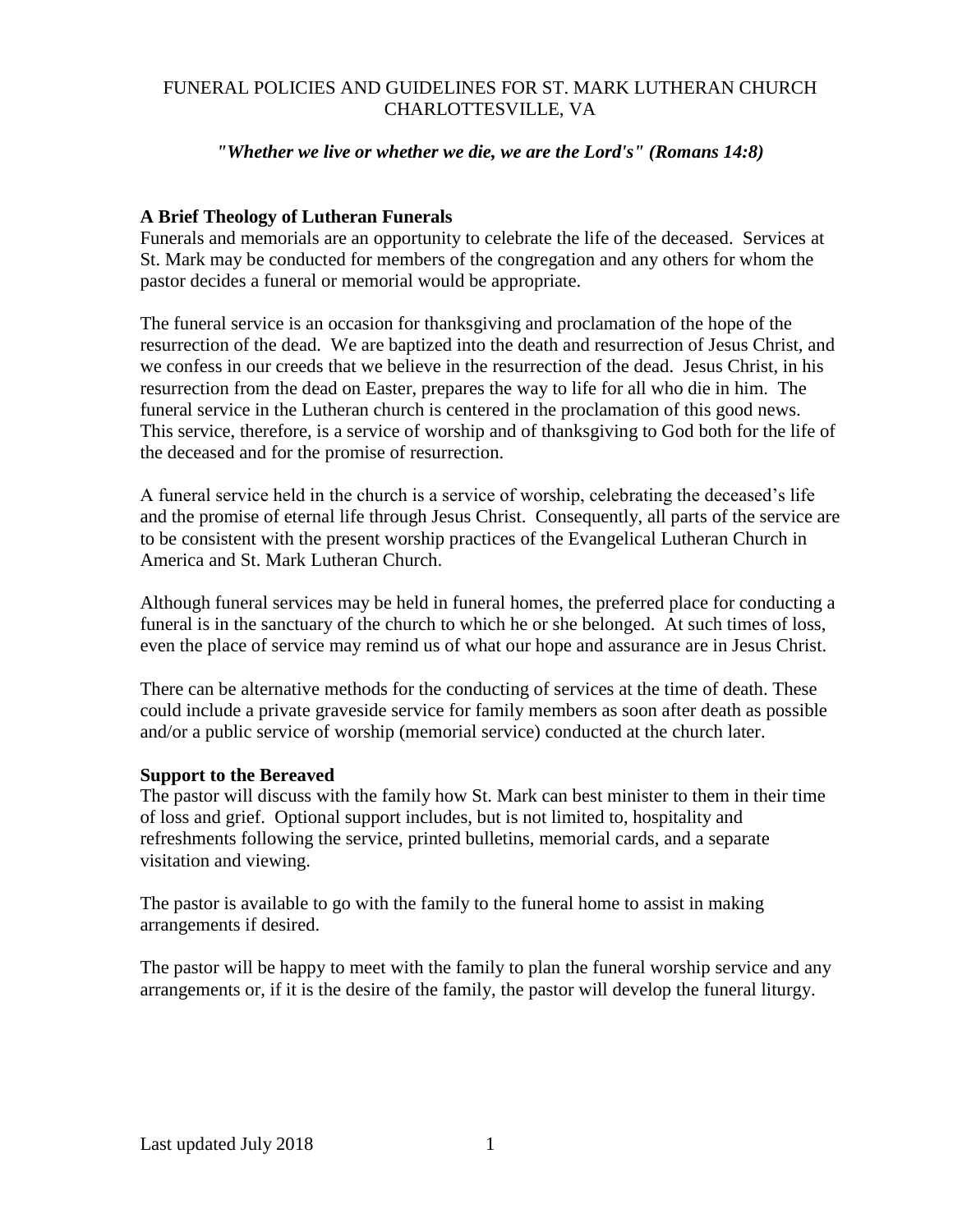## **Funeral Practices at St. Mark**

## **Who Will Officiate?**

Pastoral ethics require that the pastor of St. Mark conduct all funeral services held at St. Mark, unless by agreement with another pastor, he/she is invited to share in the funeral service. By the request of the family and the approval of the pastor, visiting clergy may assist in the service. The Worship Assistant Team will arrange for an acolyte/crucifer and other service helpers as needed. Conducting funerals for people who have no connection with the church is a normal part of the ministerial obligation.

## **Holy Communion During the Funeral Service**

The celebration of the Sacrament of Holy Communion, shared in community around the familiar center of the table, is full of healing power for those who grieve. This sacrament is the gracious sign of the completion of baptism, the foretaste of the heavenly banquet, and the anticipation of all the faithful reunited before God and Christ, the Lamb of God. Therefore, it is appropriate to share Holy Communion as part of the funeral service. All those gathered for the service will be invited to the Table.

### **Funeral Music Arrangements**

Normally, the Director of Music at St. Mark will play at all funerals in the church, as he/she is familiar with the instrument. If the Director of Music is unavailable for the service, she/he will make a reasonable effort to provide a suitable replacement. In cases where an outside Director of Music is desired, permission must be secured from the pastor and the Director of Music. Additional musicians or soloists may be utilized.

Music performed at a service of Christian burial is understood as an act of worship, offered to God in devotion, thanksgiving and praise. Therefore, all music used during the funeral service (including prelude and postlude) must be sacred in nature and approved by the pastor and the Director of Music. The pastor will consult with the family regarding special music to be used during the service.

### **The Use of the Pall**

The congregation will provide a white funeral pall to be placed over the casket during the service. The pall recalls the white robe given in Baptism, the robe of Christ's righteousness. The pall further has democratizing value, for in Heaven all stand equally with Christ. This action of placing the pall over the coffin will take place prior to the liturgy. The pall will be the only thing covering the casket while in the church building.

## **Services by Fraternal Orders, Lodges etc.**

Services by fraternal orders, lodges, veterans groups or other organizations are not appropriate at a Lutheran funeral service. If they are held, they should be limited to the funeral home or graveside, and must be coordinated with the pastor prior to the service. Such services are not to be confused or combined with the burial office and committal. If there is a graveside committal, military honors should appropriately be rendered there, following the committal.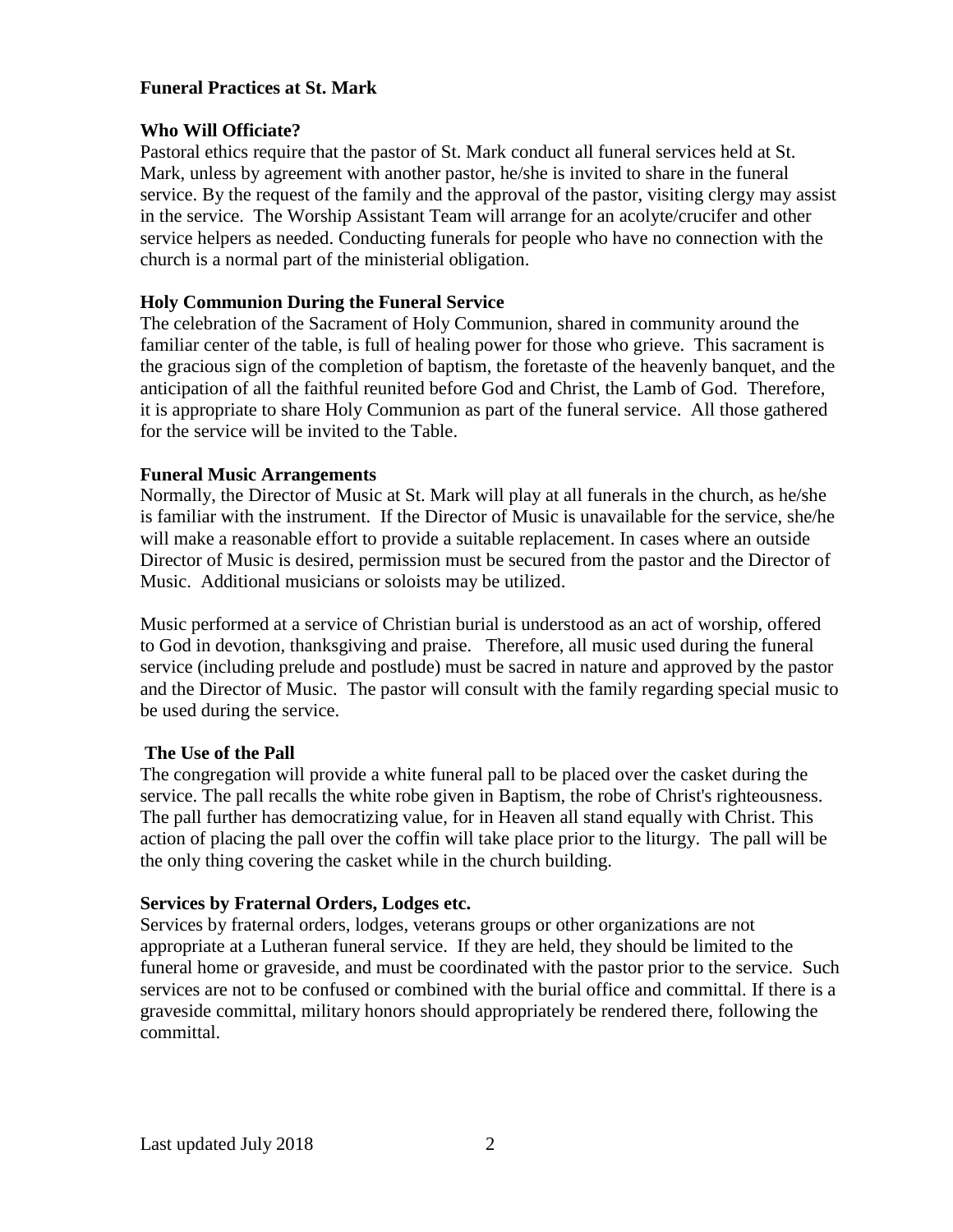### **Decorations in the Sanctuary and Nartex**

Paraments on the altar, lectern and pulpit will remain the color of the day or season.

Families may wish to display the deceased's cremains, as well as certain mementos or pictures of the deceased and his/her family. The following guidelines would be applicable in these situations:

- \* Any displays or pictures must be appropriate to a worship setting.
- \* No nails, tacks, staples or screws shall be put in the walls or attached to the pews.
- \* All decorations should be removed within 12 hours of the conclusion of the service.
- \* No furniture shall be removed from the church building.

### **Flowers**

If fresh cut flowers are not provided for the altar, the silk flower arrangements of the church will be used. Flowers and planters may be used elsewhere in the sanctuary and nartex. Flowers arrangements can be left in the sanctuary if pre arranged with the church office.

### **Closed Casket**

All caskets must be closed for the burial service, but may be open during the viewing (or preceding the viewing, for the family only), if desired. When closed, the church pall covers the casket. The coffin remains closed throughout the service. When the service is in a funeral parlor or private house, the coffin is closed and in place before the liturgy begins. The funeral director shall be instructed by the Pastor about such matters as timing, closed caskets, music, flowers, etc.

A visitation and viewing may be held in the narthex of the church, on either the day of or the day before the service. The fellowship hall will be available to the family and their guests.

The coffin is to be placed in the position with the feet toward the altar. The position reflects the accustomed role of the deceased in the church -- facing the altar as part of the congregation.

### **Parking / Traffic Assistance**

Parking assistance is generally provided by the funeral home. The church does not have any resources to assist in traffic control on city streets or highways.

### **Family Fellowship Meal**

When available, the church will do everything possible to accommodate requests for a family fellowship following a funeral service. The care team at St. Mark will prepare some refreshments if needed. If the family wishes to provides its own food, the Fellowship Hall or Nartex may be used with prior approval from the pastor.

### **Bulletins**

If bulletins are to be given out during the service, they will be prepared by the church office.

### **Memorials / Trust Funds**

In certain circumstances, the family might request a trust fund or contribution to a charitable organization in lieu of flowers. These arrangements must be made with an organization outside the church. The church will not manage, receive or distribute designated funds for an outside institution.

Last updated July 2018 3